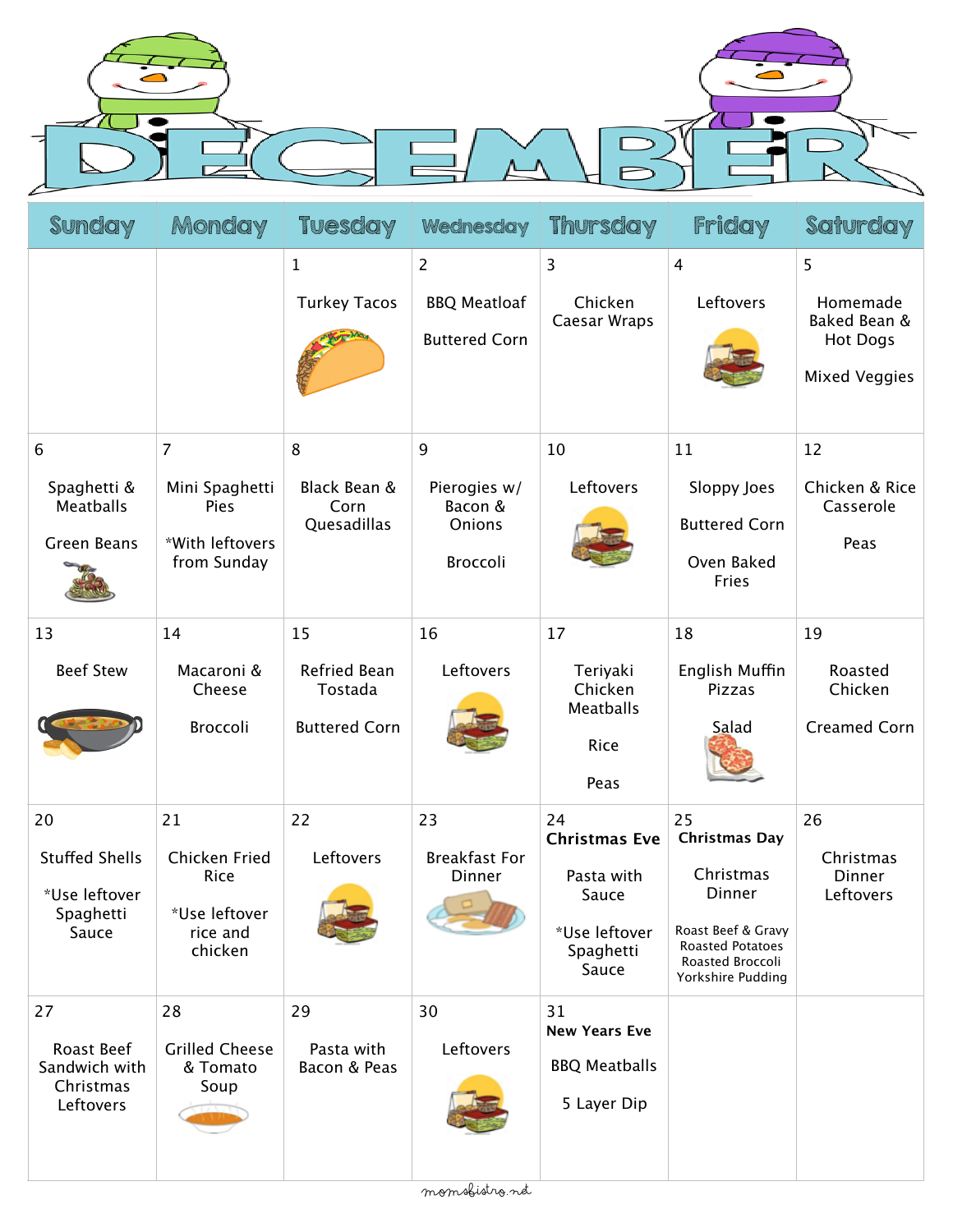## december grocery list (not including christmas dinner)

| Produce                       | <b>Grocery Cont'd</b>                                                                 | <b>Dairy</b>               | <b>Meat &amp; Poultry</b>     |  |
|-------------------------------|---------------------------------------------------------------------------------------|----------------------------|-------------------------------|--|
| 1 lb roma tomatoes            | taco shells                                                                           | 2 lbs shredded cheddar     | 5 lbs ground beef             |  |
| 2 pkg romaine hearts          | tostada shells                                                                        | 8 oz block parmesan cheese | 1 lb ground turkey            |  |
| 3 lbs onions                  | 2, 32 oz bbq sauce                                                                    | 32 oz whole milk ricotta   | 3 lbs chicken breast          |  |
| 3 heads garlic                | 24 ct flour tortillas                                                                 | 15 oz whole milk ricotta   | 3 lbs bacon                   |  |
| 4 jalapeños                   | caesar dressing                                                                       | 2 lb shredded mozzarella   | 1 pkg hot dogs                |  |
| 2 zucchini                    | 3, 28 oz crushed tomatoes                                                             | 1 qt cream                 | 1 whole chicken               |  |
| 5 lbs potatoes                | 4, 28 oz tomato sauce                                                                 | 8 oz whipped cream cheese  | 1/2 lb ground pork (optional) |  |
| 1 bunch cilantro              | 3, 28 oz tomato puree                                                                 | 8 oz sour cream            | 1 lb stew beef                |  |
| 1 bag baby spinach            | 1, 10 oz tomato soup                                                                  | 2 lbs butter               | pepperoni (optional)          |  |
| 1 bag salad mix               | 1, 8 ct hamburger buns                                                                | 1, 12 ct American cheese   |                               |  |
| basil                         | 2, 32 oz chicken stock                                                                | 18 ct eggs                 |                               |  |
| 1 lb carrots                  | 2, 32 oz beef stock                                                                   | 12 ct eggs                 |                               |  |
| Grocery                       | 3, 16 oz pasta                                                                        | <b>Bulk</b>                | Frozen                        |  |
| loaf of Italian bread         | 1, 10 oz cream of chicken                                                             | 1 lb white beans           | pierogies                     |  |
| teriyaki sauce                | red wine (optional)                                                                   | 1.5 lb pinto beans         | 2, 32 oz corn                 |  |
| english muffins               | 2, 28 oz petite diced tomatoes                                                        | 2 lbs brown rice           | 32 oz peas                    |  |
| 8 oz sliced olives            | large shells                                                                          | 1/2 lb white rice          | 10 oz peas & carrots          |  |
| 2, 4 oz caned diced jalapeños | buns, from bakery                                                                     |                            | 32 oz broccoli                |  |
| 1, 32 oz spaghetti            |                                                                                       |                            | 16 oz broccoli                |  |
| 8 oz velveeta                 |                                                                                       |                            | 16 oz green beans             |  |
| 1 can black beans             |                                                                                       |                            | 16 oz mixed veggies           |  |
| <b>Freebies</b>               | herbs & spices, flour, sugar bread crumbs, condiments, soy sauce, vinegars, olive oil |                            |                               |  |

| christmas dinner grocery list |  |  |  |
|-------------------------------|--|--|--|
|-------------------------------|--|--|--|

| Produce                | Grocery          | Dairy           | Meat & Poultry |
|------------------------|------------------|-----------------|----------------|
| 1 head garlic          | 32 oz beef stock | parmesan cheese | roast beef     |
| 1 bunch fresh thyme    | red wine         | 1 lb butter     | bacon          |
| 1 bunch fresh rosemary |                  |                 |                |
| 1 bunch fresh parsley  |                  |                 |                |
| 2 shallots             |                  |                 |                |
| 2 heads broccoli       |                  |                 |                |
| 3 lbs potatoes         |                  |                 |                |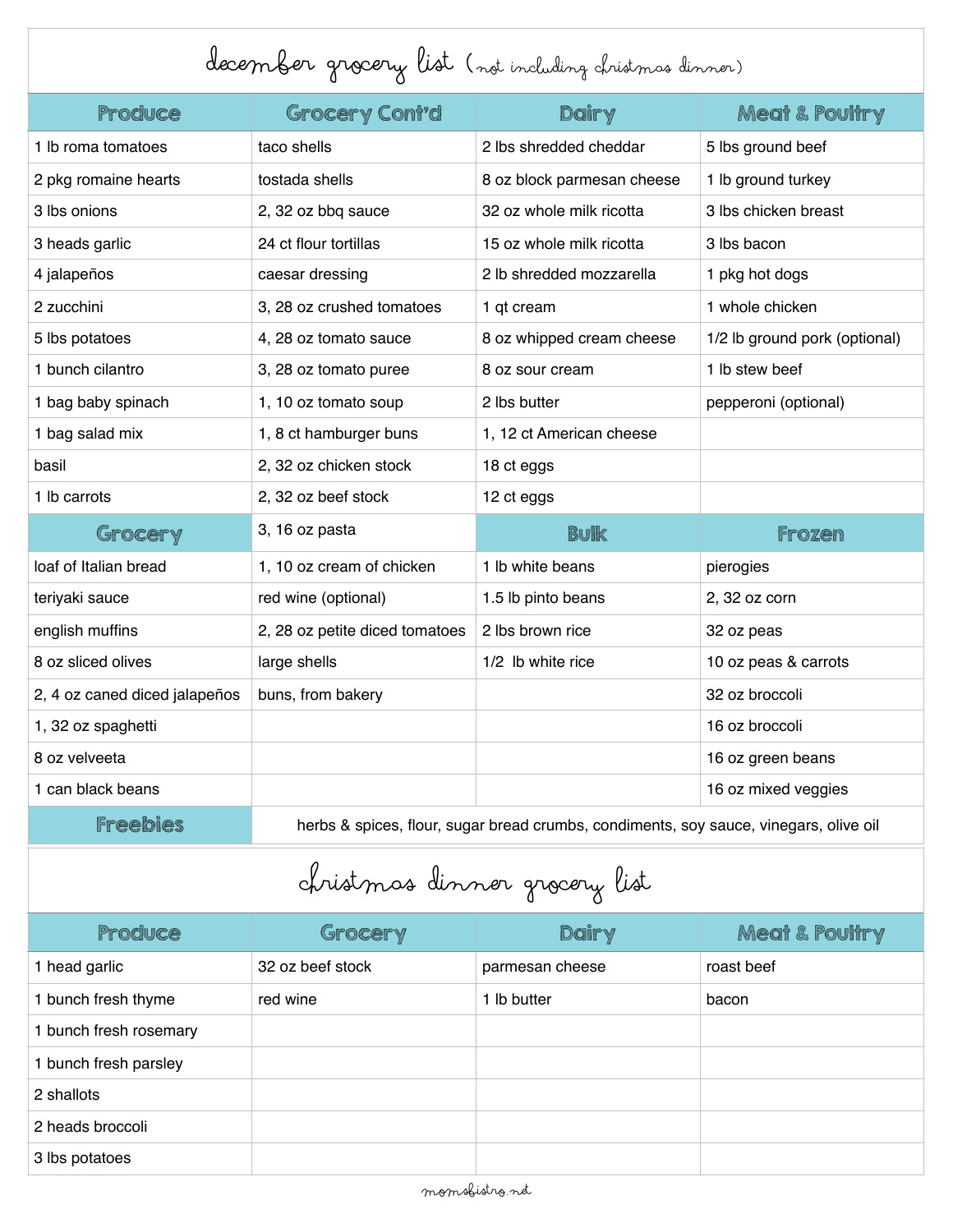| grocery list - week one |  |  |  |  |
|-------------------------|--|--|--|--|
|-------------------------|--|--|--|--|

e december 1 - 6

| Produce               | Grocery                                                                                                                                                                                                                                                                                                                                                    | Dairy                 | <b>Meat &amp; Poultry</b> |  |
|-----------------------|------------------------------------------------------------------------------------------------------------------------------------------------------------------------------------------------------------------------------------------------------------------------------------------------------------------------------------------------------------|-----------------------|---------------------------|--|
| 1 pkg romaine hearts  | 1 pkg flour tortillas                                                                                                                                                                                                                                                                                                                                      | 8 oz shredded cheddar | 1 lb ground turkey        |  |
| 1/4 lb roma tomatoes  | caesar dressing                                                                                                                                                                                                                                                                                                                                            | 8 oz parmesan cheese  | 2 lbs ground beef         |  |
| 1 lb onions           | 1, 32 oz bbq sauce                                                                                                                                                                                                                                                                                                                                         | 1 lb butter           | 1 omg hot dogs            |  |
| 1 zucchini (optional) |                                                                                                                                                                                                                                                                                                                                                            | eggs                  | $1, 12$ oz bacon          |  |
| 1 head garlic         |                                                                                                                                                                                                                                                                                                                                                            |                       |                           |  |
| basil                 |                                                                                                                                                                                                                                                                                                                                                            |                       |                           |  |
|                       |                                                                                                                                                                                                                                                                                                                                                            |                       |                           |  |
|                       |                                                                                                                                                                                                                                                                                                                                                            |                       | <b>Bulk &amp; Frozen</b>  |  |
|                       |                                                                                                                                                                                                                                                                                                                                                            |                       | 1 lb dry pinto beans      |  |
|                       |                                                                                                                                                                                                                                                                                                                                                            |                       | green beans               |  |
|                       | corn                                                                                                                                                                                                                                                                                                                                                       |                       |                           |  |
|                       |                                                                                                                                                                                                                                                                                                                                                            |                       | mixed veggies             |  |
| <b>Freebies</b>       | herbs & spices, flour, sugar bread crumbs, condiments, soy sauce, vinegars, olive oil                                                                                                                                                                                                                                                                      |                       |                           |  |
| Notes:                | - Divide Leftover Spaghetti Sauce into 4 containers for future meals. Freeze all but<br>one.<br>- If you have the extra cash right now, buy an extra 1 lb ground beef and make and<br>freeze them at the same time as you make the other meatballs for BBQ Meatballs at<br>the end of the month<br>- Use leftover butter & BBQ sauce for recipes next week |                       |                           |  |

grocery list - week two December 7 - 13

| <b>Produce</b>        | Grocery                                                                                                                                                                      | <b>Dairy</b>             | <b>Meat &amp; Poultry</b> |  |
|-----------------------|------------------------------------------------------------------------------------------------------------------------------------------------------------------------------|--------------------------|---------------------------|--|
| 1 jalapeno            | flour tortillas                                                                                                                                                              | 8 oz shredded cheese     | 1 lb stew beef            |  |
| 1 roma tomato         | hamburger buns                                                                                                                                                               | sour cream, optional     | 1 lb ground beef          |  |
| 6 onions              | loaf of Italian bread                                                                                                                                                        | 15 oz ricotta cheese     | 1 lb chicken breast       |  |
| 1 head garlic         | 32 oz beef stock                                                                                                                                                             | 8 oz shredded mozzarella | $1, 12$ oz bacon          |  |
| 1 zucchini (optional) | red wine (optional)                                                                                                                                                          |                          | <b>Bulk &amp; Frozen</b>  |  |
| 2 lbs potatoes        | 15 oz petite diced tomato                                                                                                                                                    |                          | broccoli                  |  |
| 1 lb carrots          | 10 oz tomato soup                                                                                                                                                            |                          | 32 oz corn                |  |
|                       | white rice                                                                                                                                                                   |                          | peas                      |  |
| <b>Freebies</b>       | herbs & spices, flour, sugar bread crumbs, condiments, soy sauce, vinegars, olive oil                                                                                        |                          |                           |  |
| Notes:                | - If you have the extra cash, make a quick batch of restaurant style blender salsa to<br>go with your black bean & corn quesadillas.<br>- Freeze other half of Italian bread |                          |                           |  |